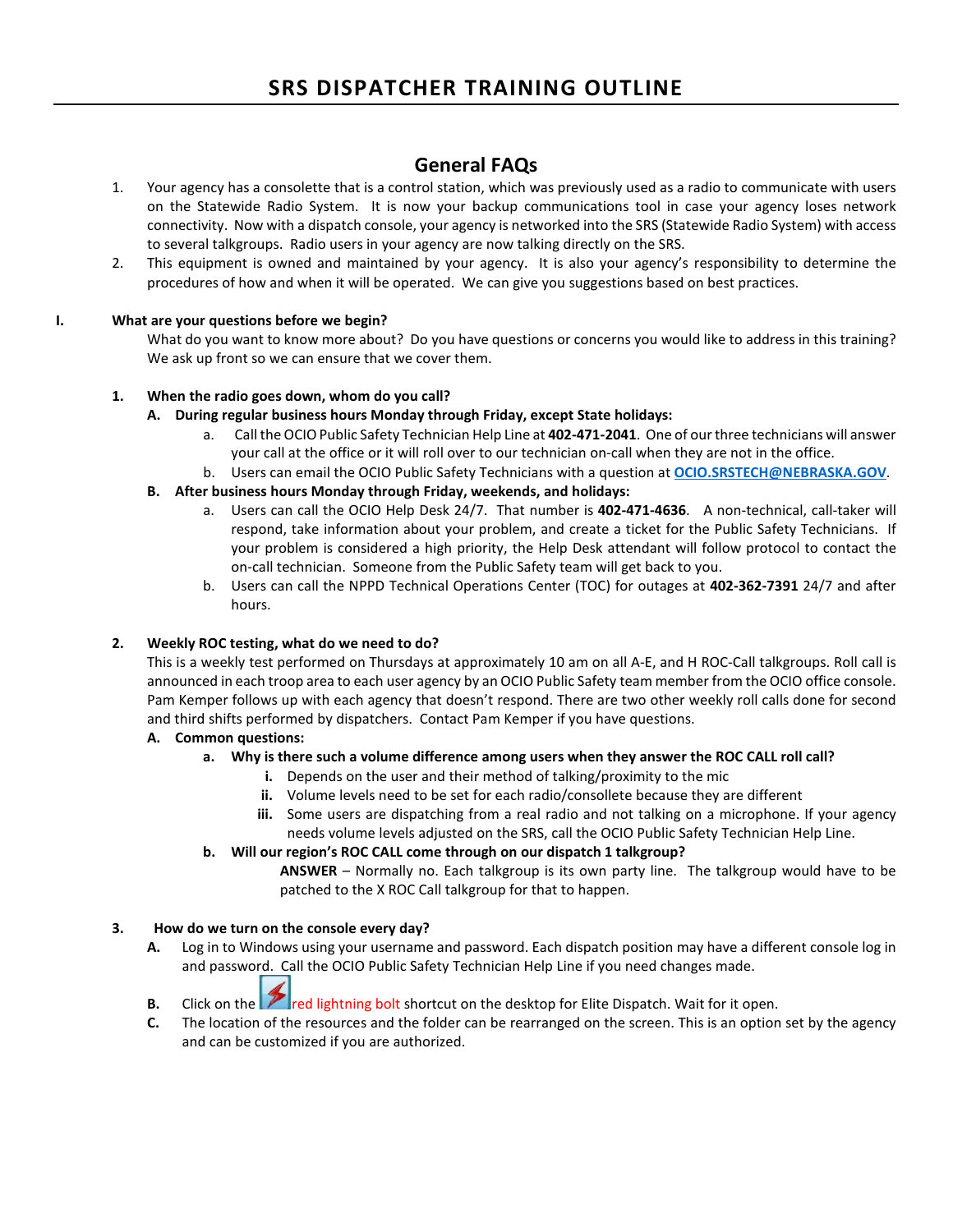### **II. MULTI-SELECT AND PATCHING**



Patching and multi-selecting, (picture on left), involves merging resources into one talkgroup (like a conference call). To differentiate, the outline of the window will turn *Blue* when Patching and turn *Green* when Multi-Selecting.

## **1. Patching**

Patching combines resources into one large group, which allows all users on those resources to hear and talk to each other. This is a *many to many* relationship. The patched resources allow the radio users from resource A to communicate with both the users of resource B and the dispatcher at the same time. Many resources can be joined in a single patch.

#### **How to Patch:**

- A. Activate the patch window, by clicking a Patch tab. Click on the patch icon **and it and it will turn** *Blue*.
- B. Click on the resources that are being merged. The Patch icon will display in the upper left section of the resources selected and listed in the patch window. The resources are now patched.
- C. Now transmit on the patched resources. This action can be done through the right foot pedal, transmit button on the mic, or the transmit buttons on the screen.
- D. To break up your patch, click the patch window, then click each resource(s) to take them out of the patch.
- E. To add additional resources to an existing patch, click on the patch window and it will display the resources that are connected. Then select the additional resource and it is added to the patch.
- F. The console can be configured to do as many as four separate patches at a time.

### **2. Multi-Select**



Multi-select is performed in a *one-to-many* relationship (one dispatcher to multiple resources). The multi-selected resources can hear and talk to the dispatcher, but cannot talk to each other. This multi-select group will remain in place every time the dispatcher transmits until the multiselect is removed.

To setup and remove a Multi-Select, it is the same operation as patching, but involves using the multi-select window. When active, the window is outlined in *Green*. The console can be configured to do as many as four multi-selects at a time.

### **3. Preconfigured Multi-Selects or Patches**

Multi-selects or patches can be preconfigured for frequently used groups such as law enforcement and fire department at the same time for the same announcement. *Example*: The dispatcher transmits one fire call to several agencies at once.

### **4. Patching Etiquette**

Agencies can determine their own policies and procedures for when to create patches. The suggested method is to announce after you have made the patch, "I have now patched A to B". When the patch needs to be broken, announce, "I am now ready to break down the patch for A to B". The dispatcher should wait for an answer before performing this action in case a user is not ready. Contact Monica Spanke at State Patrol to review their policies.

\_\_\_\_\_\_\_\_\_\_\_\_\_\_\_\_\_\_\_\_\_\_\_\_\_\_\_ \_\_\_\_\_\_\_\_\_\_\_\_\_\_\_\_\_\_\_\_\_\_\_\_\_\_\_ \_\_\_\_\_\_\_\_\_\_\_\_\_\_\_\_\_\_\_\_\_\_\_\_\_\_\_ \_\_\_\_\_\_\_\_\_\_\_\_\_\_\_\_\_\_\_\_\_\_\_\_\_\_\_ \_\_\_\_\_\_\_\_\_\_\_\_\_\_\_\_\_\_\_\_\_\_\_\_\_\_\_ \_\_\_\_\_\_\_\_\_\_\_\_\_\_\_\_\_\_\_\_\_\_\_\_\_\_\_

\_\_\_\_\_\_\_\_\_\_\_\_\_\_\_\_\_\_\_\_\_\_\_\_\_\_\_ \_\_\_\_\_\_\_\_\_\_\_\_\_\_\_\_\_\_\_\_\_\_\_\_\_\_\_ \_\_\_\_\_\_\_\_\_\_\_\_\_\_\_\_\_\_\_\_\_\_\_\_\_\_\_ \_\_\_\_\_\_\_\_\_\_\_\_\_\_\_\_\_\_\_\_\_\_\_\_\_\_\_ \_\_\_\_\_\_\_\_\_\_\_\_\_\_\_\_\_\_\_\_\_\_\_\_\_\_\_ \_\_\_\_\_\_\_\_\_\_\_\_\_\_\_\_\_\_\_\_\_\_\_\_\_\_\_

#### **III. Talkgroups**

- **1. Your Talk Groups:**
- **2. State Patrol's Talk Groups in your Troop Area:**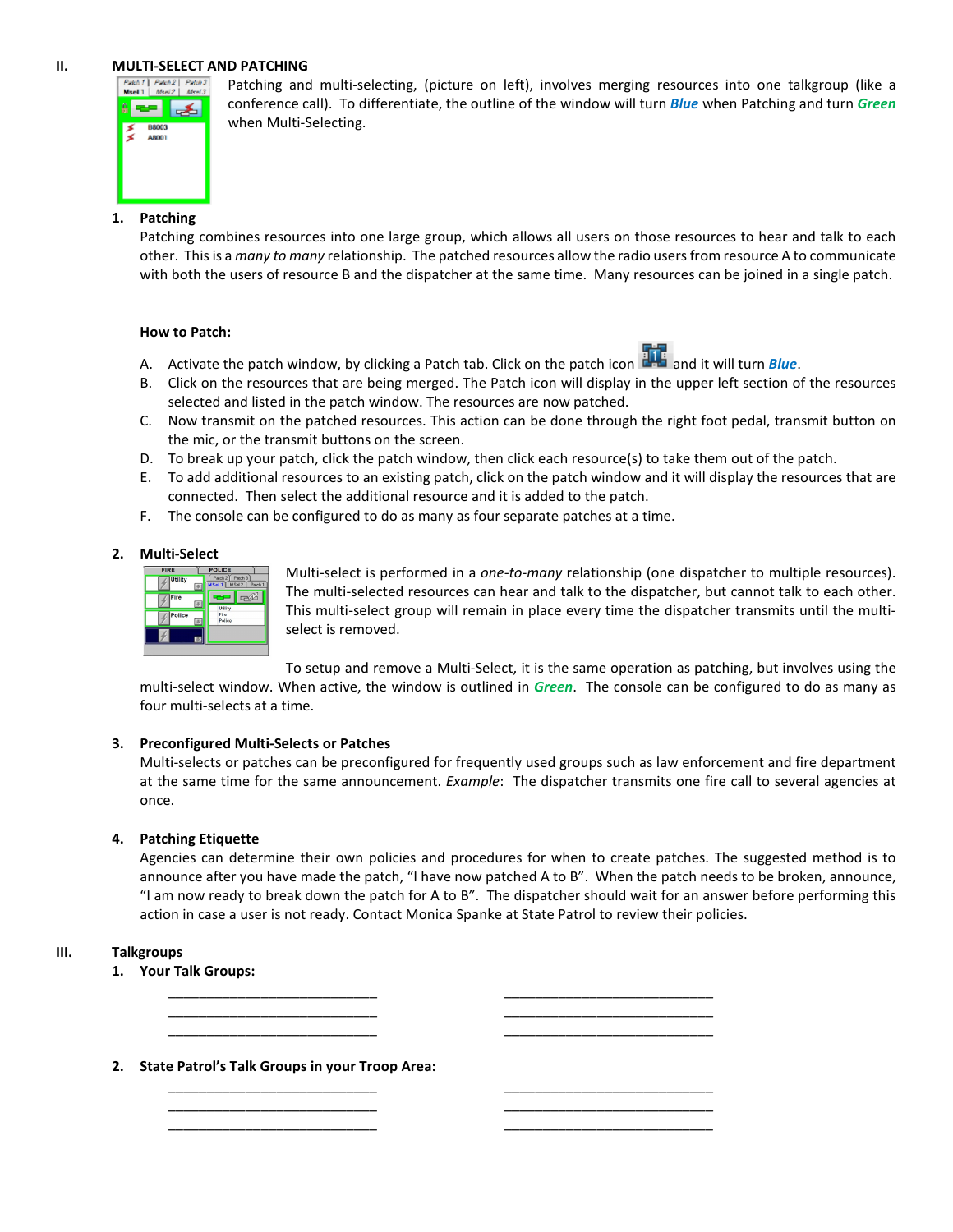### **3. ROC Talk Groups**

ROC's in your area:

- A. ROC's (Regional Operations Common) are set up using the geographical State Patrol troop areas for interoperability. The ROC's for your agency's dispatch area should be accessible on the console.
- B. Radio users can access all of the ROC talkgroups. The ROC's can be added as needed if they are not on the console.
- C. They allow radio users to talk to neighboring counties and the State Patrol.
- D. They allow federal users to talk to your agency's radio users.
- E. When a weather-related or large event occurs, the initial disaster incident (first 24 hours) is typically handled on the local ROC, then changed to the clean-up phase and switched to an event talk group.

### **4. LE'S (Law Enforcement) Talk Groups**

- A. These are for credentialed Law Enforcement agencies for interoperability ONLY.
- B. There are two non-encrypted and one encrypted LE talkgroups.

### **5. Event Talkgroups**

- A. There are sixteen statewide event talkgroups available to all user agencies. The first eight (EVNT M1 to EVNT M8) are monitored by dispatchers including state, local, and public utilities. The second eight (EVNT 9 to EVNT 16) are for local special events and are not monitored.
- B. Users must coordinate them through State Patrol dispatch to prevent multiple agencies from using the same ones. Contact State Patrol by using EVNT M1.
- C. Agencies can use them for unplanned events like storms, disasters, or other events that may occur.
- D. Agencies can also use the Event Talkgroups instead of other local radio resources or agency-wide talk groups for their planned local events like a concert, special event, county fair, rodeo, etc.

#### **IV. Detailed Coverage Map**

(Display current SRS coverage map)

#### **V. Fleet Map Changes**

Contact the OCIO Public Safety Technician Help Line.

#### **VI. Channel Markers**

State Patrol uses them as a beep marker to indicate the talkgroups that are being used for a special purpose. They can be turned on or off based on your agency's preference. This beep tells users that there is emergency traffic on the talkgroup in progress and others should not push-to-talk unless they are involved in the incident. For example, State Patrol uses them in pursuit situations. Contact OCIO techs, if you would like to use channel markers.

#### **VII. Emergency Button—(Orange button on users' radios)**

When pressed, a loud, repeating sound and visual indicator shows on your dispatch consoles. The radio user that presses the button will get a 10-second hot mic. This will allow that user to tell others about the emergency without physically keying up the radio. All radios are custom programmed to each user with a unique number/alias, so dispatchers will be able to determine who pushed the emergency button. Dispatchers can also set off an emergency button from their console to inform their officers that an emergency is happening in dispatch. Call the OCIO Public Safety Technician Help Line if you decide you want this feature.

### **Steps to turn** *Off* **an Emergency Button Alarm:**

- 1. Click the  $\mathbf{r}_{\text{red cross}}$ .
- 2. Then click  $\left| \frac{1}{\sqrt{2}} \right|$  "acknowledge" (looks like a red cross with hand pointing).
- 3. After ten seconds when the hot mic period is complete, contact the user who hit the button to make sure the user is okay. That user has priority over all other users until the emergency is cleared. Other radio users will hear a series of beeps and the screen of their radios will turn amber.
- 4. When the emergency is over, click the knock-down button (Looks like a  $\Box$ n) hand with a stop sign) to clear the emergency call on the console.
- 5. Tell the user that it is okay to clear the emergency on his/her radio.
- 6. The *radio user* clears the emergency on his/her radio by pressing and holding the orange button until it beeps. The user must stop pressing immediately after the beep sounds or it will set off another emergency.
- 7. Ask the user to respond on the radio to verify that the emergency is cleared. (If it is not, the flashing red outline will return on the talkgroup).

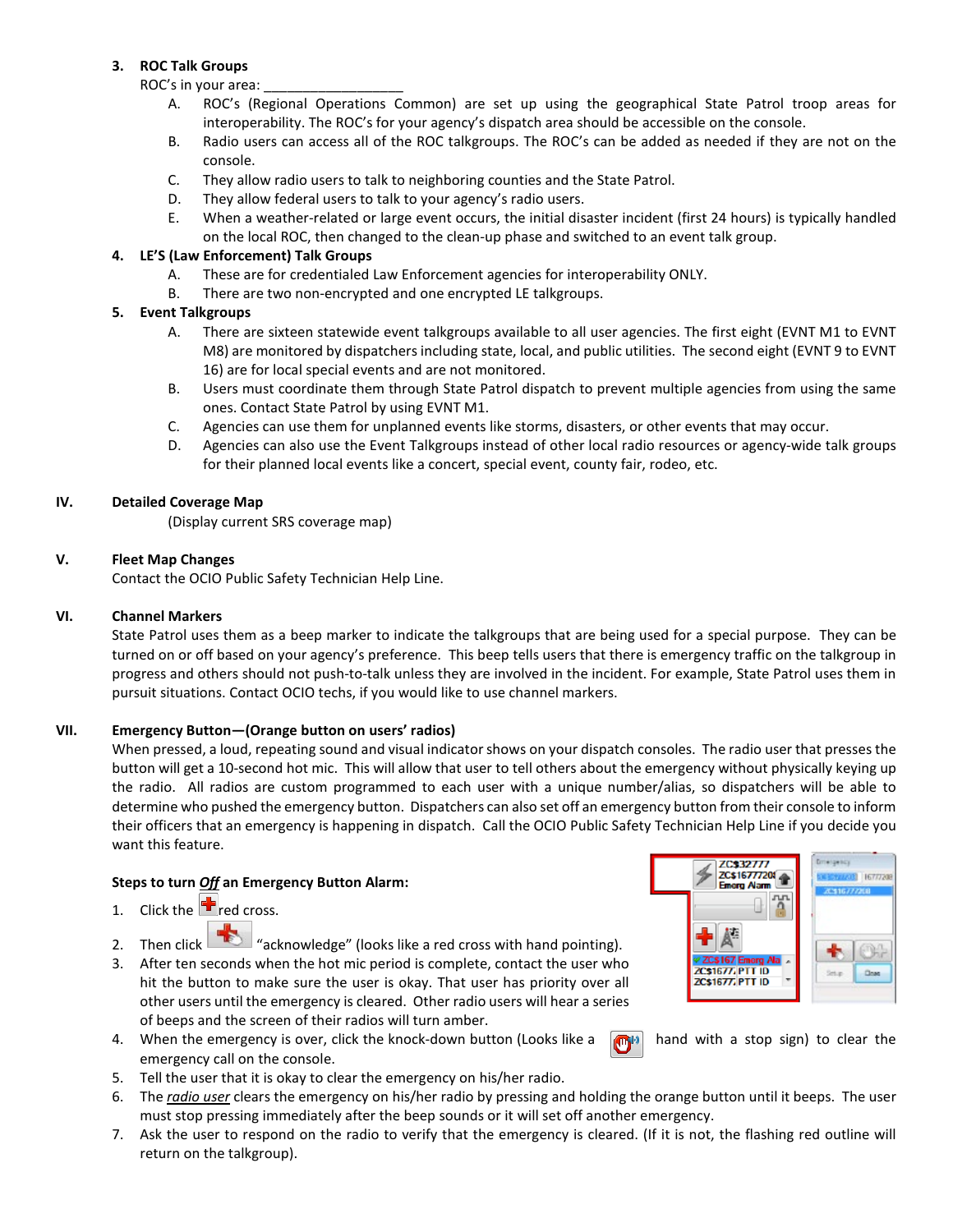## **VIII. Recording (or Logging) of Channels**

The LE's, EVENT talkgroups, and ROC's are recorded by the State. Everything that is patched to these talkgroups is also recorded. The State offers a logging service to user agencies for a minimal fee. Contact Mike Jeffres for more information at his office: 402-471-3719 or his mobile: 402-416-8144.

#### **IX. Miscellaneous Items**

#### **1. Select and Unselect Audio**

There are two different speakers near your console that have two separate functions. One is a select audio and the other is unselected audio. In a high stress situation, you can turn down the unselect one if necessary. Move the speakers to the left and right of the monitor to create separation. Also, it would be wise to match the side that your wear your headset on. The select speaker only has the one talkgroup you have selected. The unselect speaker has everything else.

#### **2. Headsets**

Do you want to use them? Dispatchers can wear a headset and still hear the unselect speaker outside the headphones.

#### **3. Practicing**

Work with the dispatchers that are not present at this meeting and practice building and taking down patches. There are also scenarios at the end of this training document. Pick a few and discuss what your actions should be and how dispatchers/officers should respond.

#### **4. Cutover--***What will happen when your agency switches over to the SRS?*

Dispatchers might want to attend the radio training for the officers to see how the radios work in order to assist the users if they have questions about how to perform tasks. It can be difficult at first, but as the dispatchers and users become familiar with the new equipment, it will become easier for everyone. This is a dispatch-orientated system so your dispatchers will have a better view on the system and information to help the radio users on the street. Radio users need to understand that dispatchers may need to tell them to switch talkgroups on the radio.

#### **5. Full Access**

Once a talkgroup is on the console, the dispatchers have full access. If radio users are monitoring/scanning or listening to other channels, the dispatchers will not see it.

#### **6. Priorities**

SRS will only allow one person to talk at a time. If another user keys up, that user will get a bonk to tell him/her to wait and try again. Dispatchers have a higher priority than a radio user. The dispatcher can see users on the screen that are still keyed up, so be careful not to cut them off by transmitting before they have completed. If the dispatcher is talking to many users, a user can key up and say to the dispatcher, "My information is more important," and interrupt the announcement. Dispatchers can transmit and receive at the same time. Radio users can only perform one task at a time—*only* transmit or *only* receive.

If users hit the emergency button on their radios and the resources are not available, the system will kick somebody off. Dispatchers can initiate the emergency mode shut down, but the user who set it off must turn it off.

### **7. Busies (resources not available)**

Busies occur on the system when there are no resources available. Users should unkey, wait 1-2 seconds and push-totalk again. Do NOT continue to keep hitting the PTT button because the system will put the caller to the end of the waiting line every time the button is pushed.

### **8. Private Calls (if applicable)**

### **9. Red X's on your console screen—What do you do?**

Red X's on the screen mean the console has lost network connectivity. It will accompany a '*bonk*' sound. Dispatchers can access the back-up console on a separate tab. It can also be added on the sheriff tab if desired. Once you have accessed your back-up console, then call for assistance using the numbers and information listed above in section II, #1. After hours, call the OCIO help desk. Please be aware that the operator that answers is a call taker, and not a technician. Depending on the issue reported, a ticket will be created and someone will get back to you.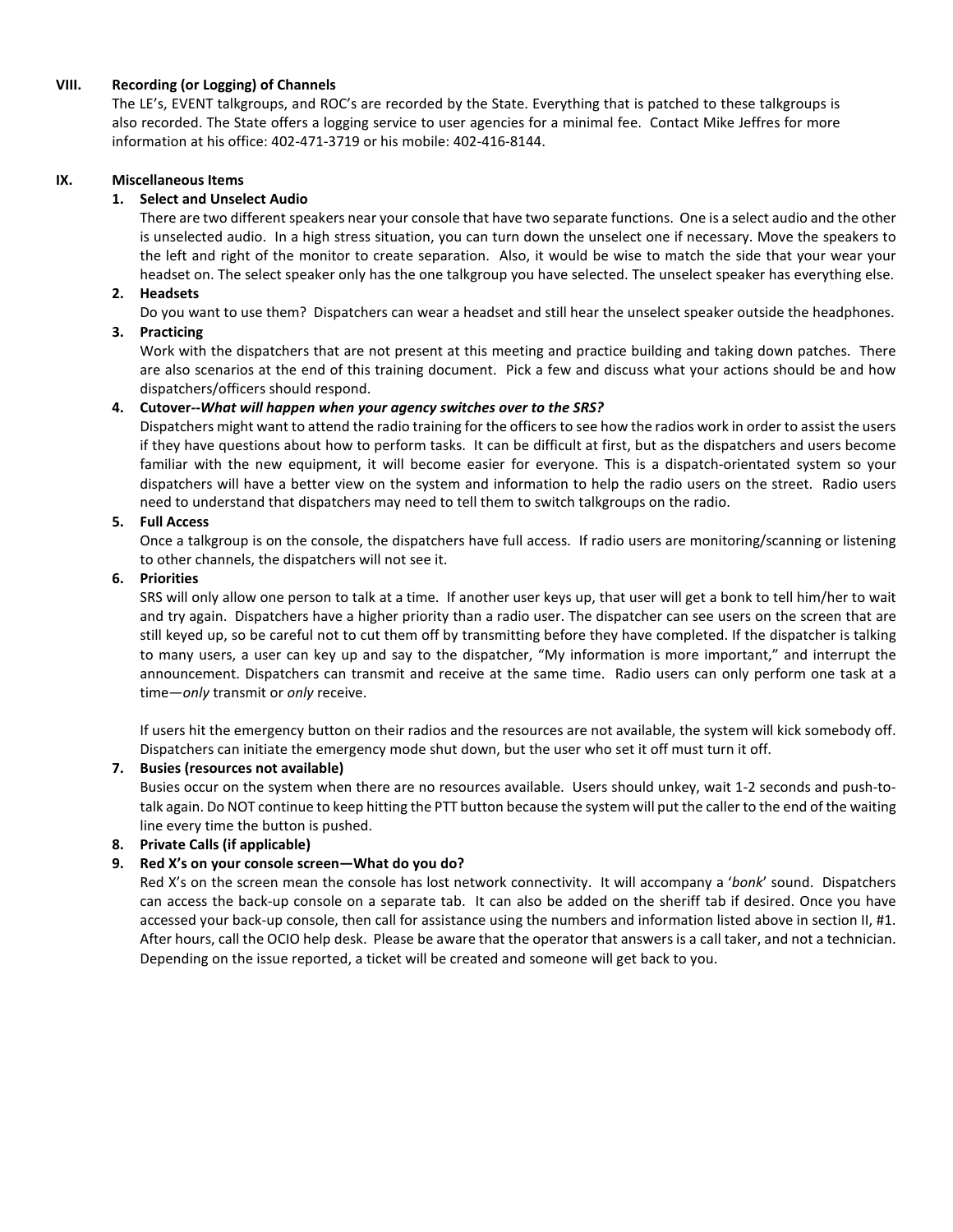#### **X. Console FAQ's**

. **Question:** Can you create a custom label for the multi-select/patch, instead of "Patch 1"? **Answer:** It is possible to put a label on it. An inactive patch will flash the name, which could be annoying to dispatchers.

**Question:** When NSP initiates the patch between our agency and State Patrol, do we see that patch on our consoles?

**Answer:** You cannot patch a patch. There will be an indicator to show that the patch is in place. Only the dispatcher that initiated the patch can change it. To determine whom initiated the patch, hover over it with the pointer and it will display the initiator.

**Question:** Who initiates the patch in a multi-agency patch?

**Answer:** Whichever agency is the lead on the pursuit is in charge of the call and the patching. The secondary agencies will move their radios to the patched talkgroups determined by the lead agency.

**Question:** Can you multi-select/patch an encrypted/secured talkgroup to non-encrypted/non-secured talkgroup?

**Answer:** Yes, but the system will send out the conversation in both an encrypted and non-encrypted form. This means the conversation is NO longer considered secure. The dispatcher needs to announce this when patching an encrypted/secured talkgroup to non-encrypted/non-secured talkgroup.

#### **Question:** How do we add other resources in the patch?

**Answer:** You can tell the resource/agency to go to "X ROC1" on the "X ROC CALL" talkgroup. Then patch "X ROC 1" and your agency's talkgroup. If users go to "X ROC 1", they will be included in the patch. It is their choice to switch to "X ROC 1"on their radio.

#### **Question:** What are the "SOP" talkgroups?

**Answer: "**SOP 1" is for special operations (e.g. selectives) that does not need to be encrypted. Be aware that dispatch can hear this talkgroup. "SOP Secure" is encrypted (e.g. surveillance operations) so the bad guys don't hear conversations. Be aware that dispatch can hear this talkgroup.